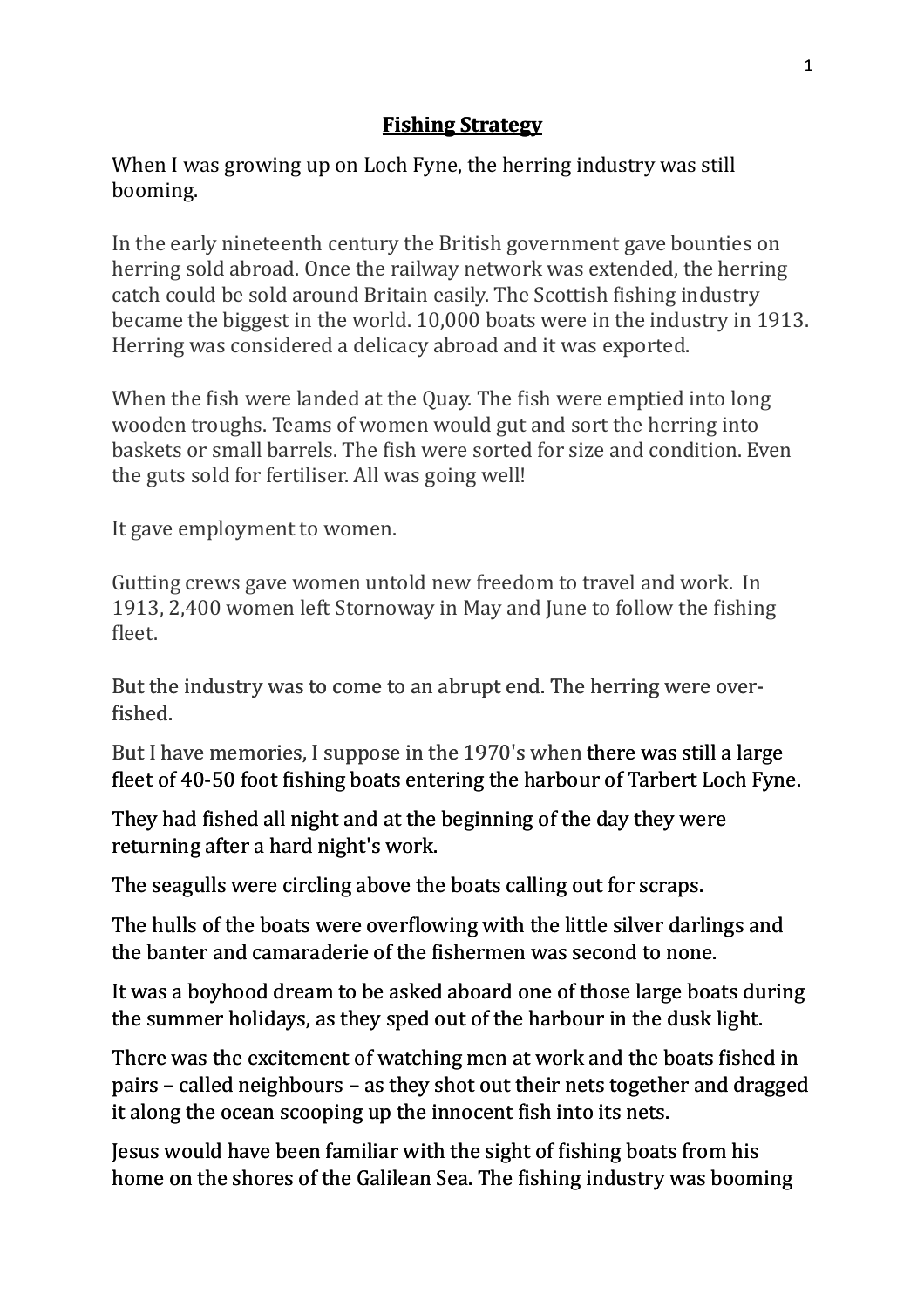for them also. He seemed at ease speaking to fishermen. In fact it is fishermen, whom he first calls to follow him. Jesus is at work in the common and ordinary every day activities of life. He is there, amongst the hard-working fishermen. God in human flesh in amongst the rough and tumble of fishing.

So, it's not surprising at the start of his ministry, and then after his resurrection, that it is fishermen who take centre stage – not academics, not yet anyway, not religious people, he chose humble, hardworking, robust strong fishermen who would make many mistakes to be the backbone of his team of disciples. This is the first church!

Luke's Gospel at chapter 5 has Jesus speaking to crowds of people from Simon's boat. He then instructs Simon, who was yet to be called Peter, to go out into deep water and let down his net for a catch. Simon questions this, "Master, we've worked hard all night and haven't caught anything!"

Have you ever felt like this in the Church?

Master, we've done all we can and you ask us to do more!

I wonder what would have been the reaction to the fishermen in Tarbert, when they arrived back in the morning light with their empty holds, as may well have been the case on many nights, and been told by a religious teacher, to go back out and let their nets down in the deep water.

Deep water fishing is what these Galileans are called to do; it involved a lot of rowing to get back out into the deep.

But there was something about Jesus and Peter knew this. He calls him Master. By this time Jesus would have already been causing a stir in the local villages; "Because you say so I will let down the nets".

Here is the beginning of Peter's faith – Hearing the words of Jesus and obeying them.

Fast forward 3 years in the life of Peter, and the disciples and a lot of water has flowed under the bridge. The one Simon called Master, he was now calling him Lord and in fact God.

But the one he called Son of God, had just died the cruellest of deaths on a Roman cross and he had denied knowing him three times.

But then resurrection came, and so as we come to the conclusion of John's Gospel, we come to a similar story, that is about sending Peter – no longer Simon - and the disciples out once again out into the deep to fish.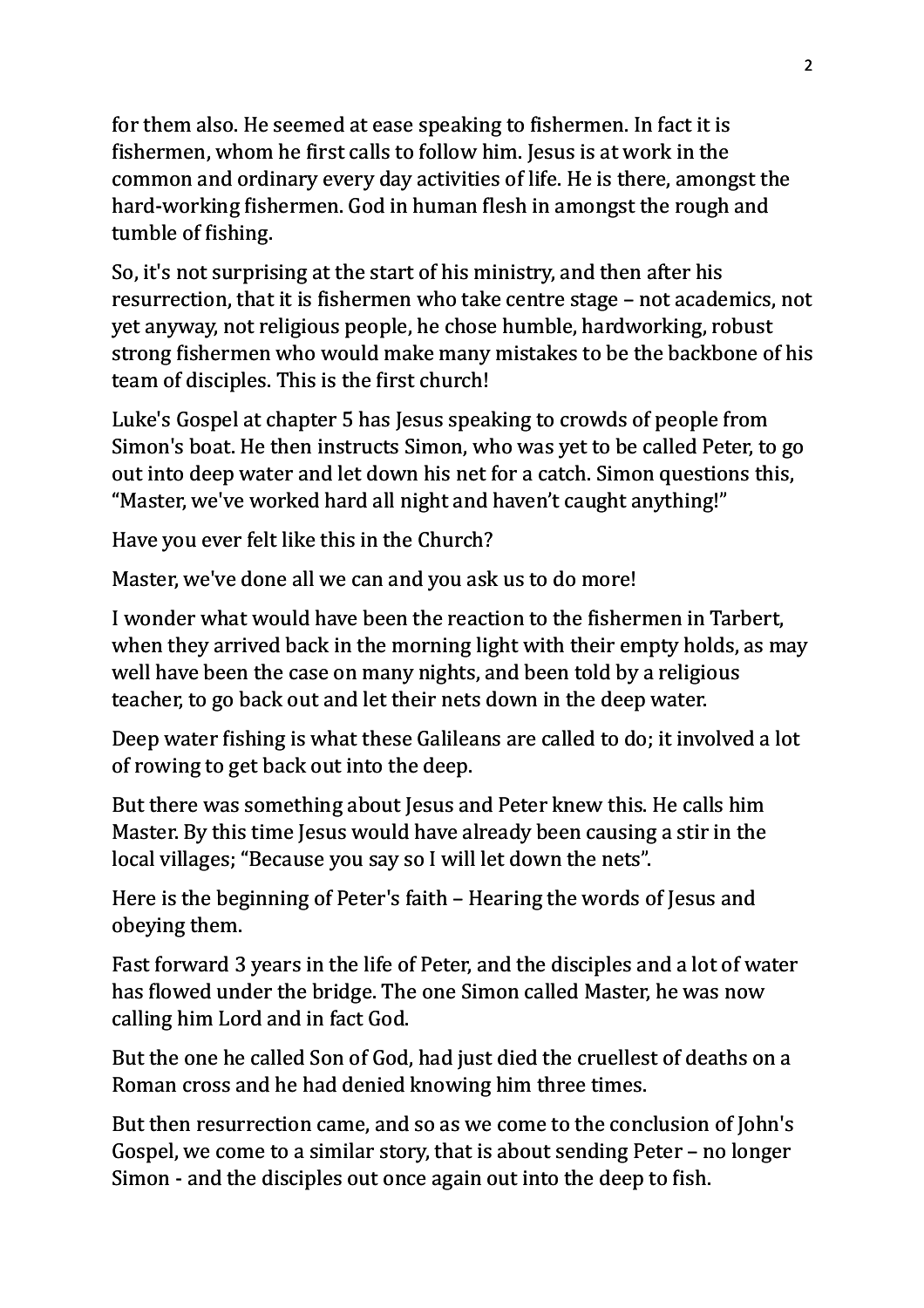Throw your net on the right side of the boat and you will find some...

Both fishing stories have to do with the Mission of the Church. The first, in Luke's Gospel, was of Jesus commissioning Simon to become a disciple; Follow me and you will become a fisher of men, and so he had to do three years of learning his trade. Simon was to become Peter. He was on a journey of change.

The second fishing story, our Gospel reading today, is about Jesus' recommissioning of Peter, reinstating Peter, to lead his Church and to feed his sheep  $-$  to be the shepherd of the Church – from fishermen to shepherds!

Those two stories are like bookends of mission. They tell us so much about God's mission for His Church.

What has this to say to us this morning?

Has it any relevance?

Is it just a nice story about Jesus teaching the disciples how to catch a fish?

Well, it's much deeper than that!

It's no secret that the Church is facing a great challenge  $-$  it's not just happened, it's been coming for decades now. The Church as we know it, like the herring industry, is slowly dying and like the disciples, we may well feel exhausted.

The herring in Lochfyne has all but disappeared and so has the forty - fifty foot fishing boats. What do the fishermen do now? Do they still continue to fish for herring, hoping that one day they may return? Hoping that one day their nets will be bulging again or do they take Jesus' advice and cast the nets over the right side. In other words, try a different strategy.

That's exactly what they've done. The forty – fifty-foot boats have all but gone, the large buildings and cathedrals remain as relics of the past, and now the harbour has small, more efficient boats, versatile, smaller crews, smaller overheads, and they have focused on a different market. No longer do they go after the silver darlings, which are no longer there, but now they fish for red lobsters and prawns and the customer base has moved to serve the holidaying population on the south of Spain. In fact just before lockdown, lobsters and prawns were being flown alive to China. That was the new market that had opened up.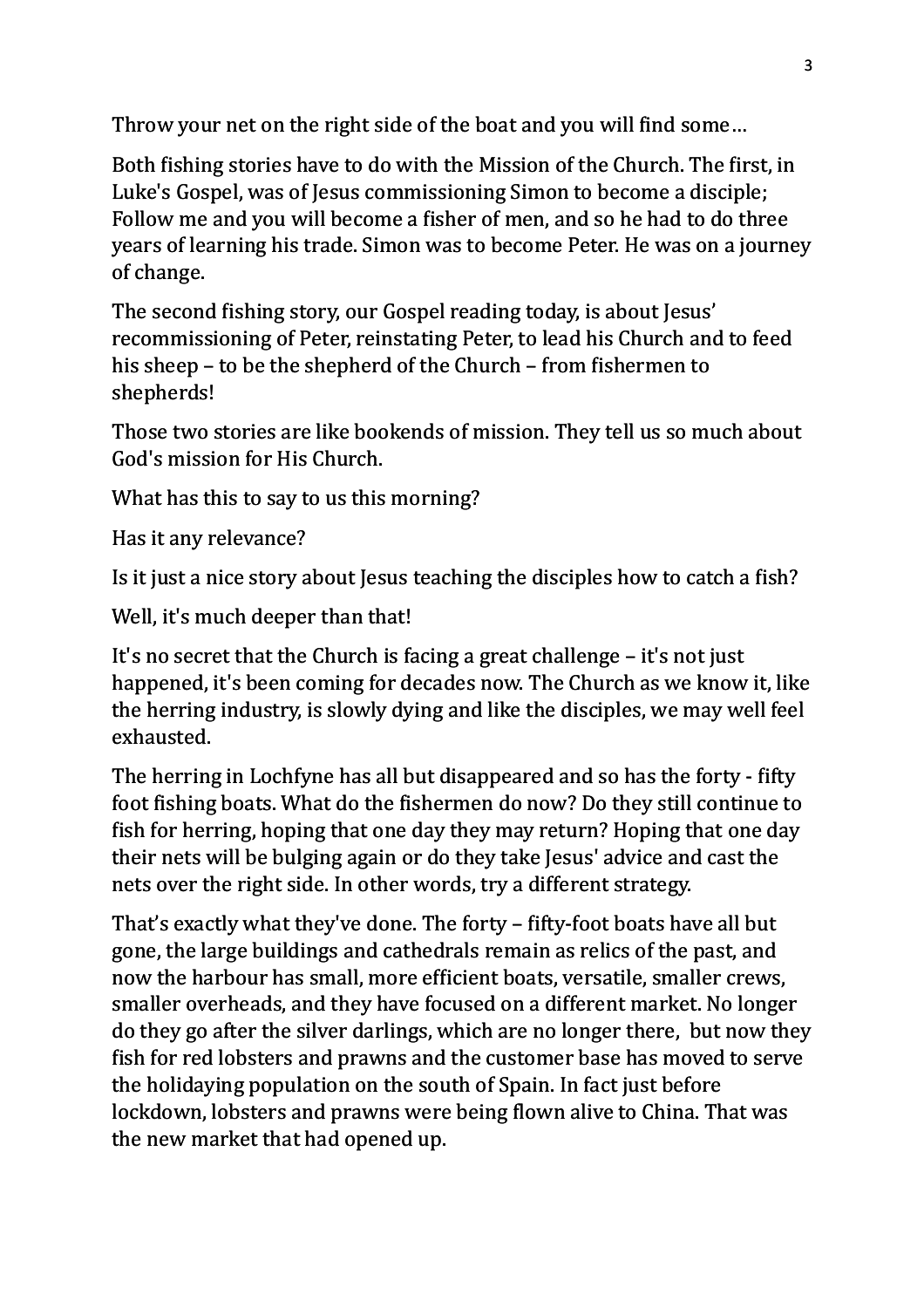There are times when we have to recognise that the fish are no longer there, that the market has changed and we might spend all our strength and efforts on something which has finished.

No wonder the disciples were tired but because Jesus has instructed them, they are willing to have last go.

I hope that you can see where I am going with this.

This story is written for us and all weary travellers on the road of following Jesus.

Cast your net on the other side of the boat.

Is the Spirit saying to the church, now is the time to cast on the other side of the boat?

Over the last two years we have been involved in Growing Young, a timely encounter shared with a group of Christians, all facing the same challenges as churches the length and breadth of the country are facing and over those two years we have engaged with Fullerton Youth Institute, a reformed protestant University in California,

The Fuller Youth Institute turns academic research into practical resources to help make the Church the best place for young people to grow.

They have researched healthy churches, and they have come up with 6 principles or commitments that healthy churches were doing and these churches were able to attract and hold and develop young people and families. They are teaching churches how and where to cast their nets.

So, over the two years, we have developed a church transformational plan, yes, we are casting our nets over the right side of the boat. We are changing and refreshing the way that we are doing things.

We have too!

Can you imagine if the herring fishermen continued to fish in Loch Fyne, what would have happened, there would be no food on the table, they would not have been able to exist.

The plan is based on the six key commitments, Unlocking Key Chain leadership – Yes, giving people the opportunity to be empowered to lead; in other words, training up fishermen for today's world.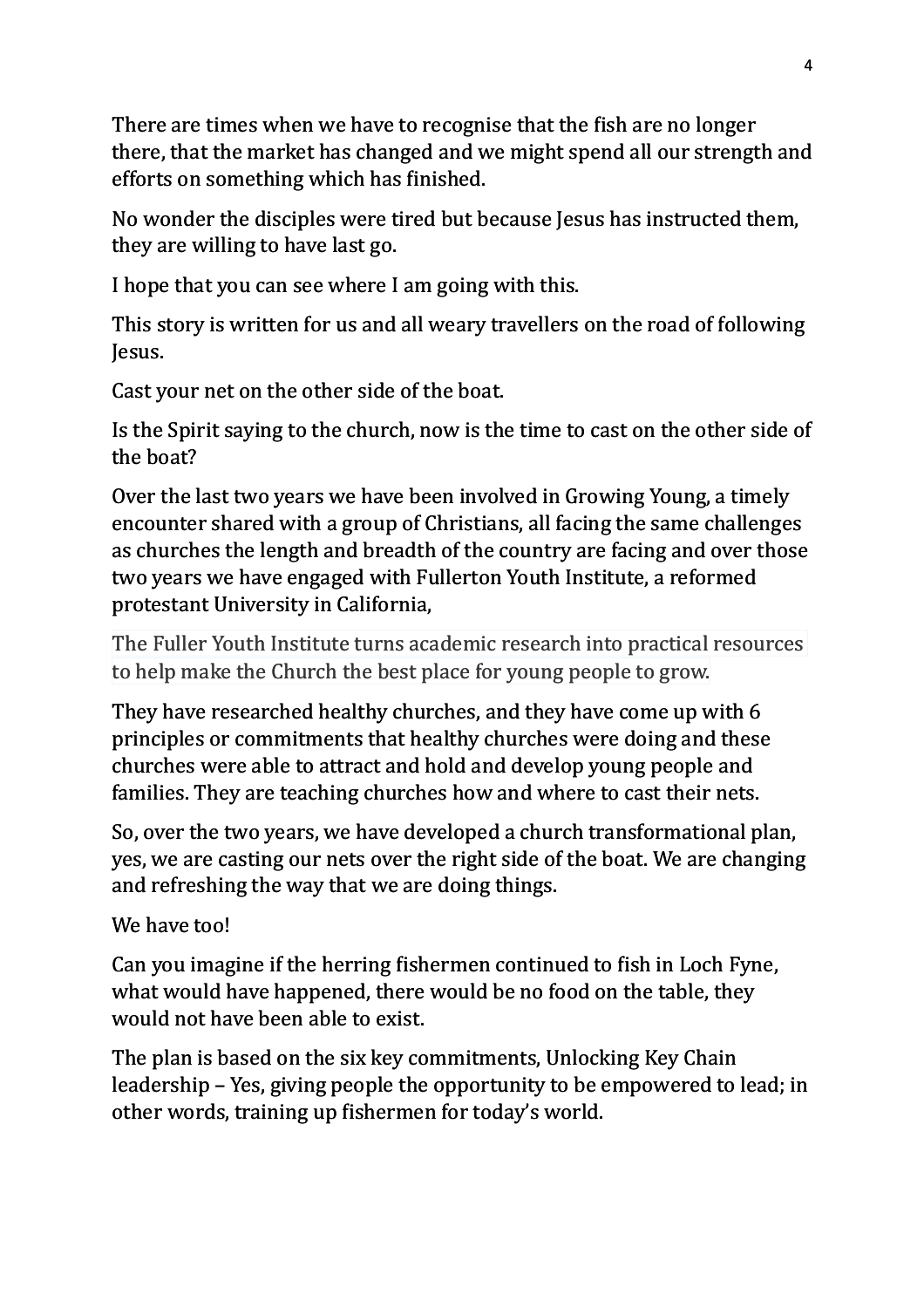Empathising with today's young people  $-$  instead of judging and criticising, step into their shoes – understand the new market, so that we know where to cast our nets:

Taking Jesus' message seriously by welcoming young people into a Jesuscentred community  $-$  it's important that we have the right tools for the job and that what we offer people touches their lives;

Fuelling a warm community – through intergenerational friendships, making sure that our fishermen are happy and content and motivated.

Prioritising young people and families everywhere – instead of giving lip service to how much young people matter – this is developing our market, caring for those we are reaching out to, looking for creative ways to tangibly support, resource and involve them in facets of the congregational life and finally being the best neighbours – building bridges and working collaboratively with the world outside the Church.

From studying these commitments and also embracing the five marks of mission, we have come up with a vivid description of what the Church could look like in five years' time. FYI see this vision as vital for without vision the people perish.

This is the draft, a vision of where we can fish, of where the fish are and how we are going to get there.

## **CADDER CHURCH - PART OF GOD'S JIGSAW**

In 5 years' time, Cadder's ministry will come together like a jigsaw **puzzle, revealing the picture of a vibrant, dynamic church at the centre of our community**

The spiritual life of the church will be strong and deep, offering multigenerational worship and fellowship opportunities. Worship will take **many different forms. Everyone, regardless of age or experience, gets** to take part and is encouraged to bring their own particular piece of the jigsaw.

We will communicate around and about the church in a wide variety of ways. The church will be open to individuals and groups of people **both online and in person. It will be known as a place where support is** offered with kindness and sensitivity. It will be seen as an anchor point in the community which it serves.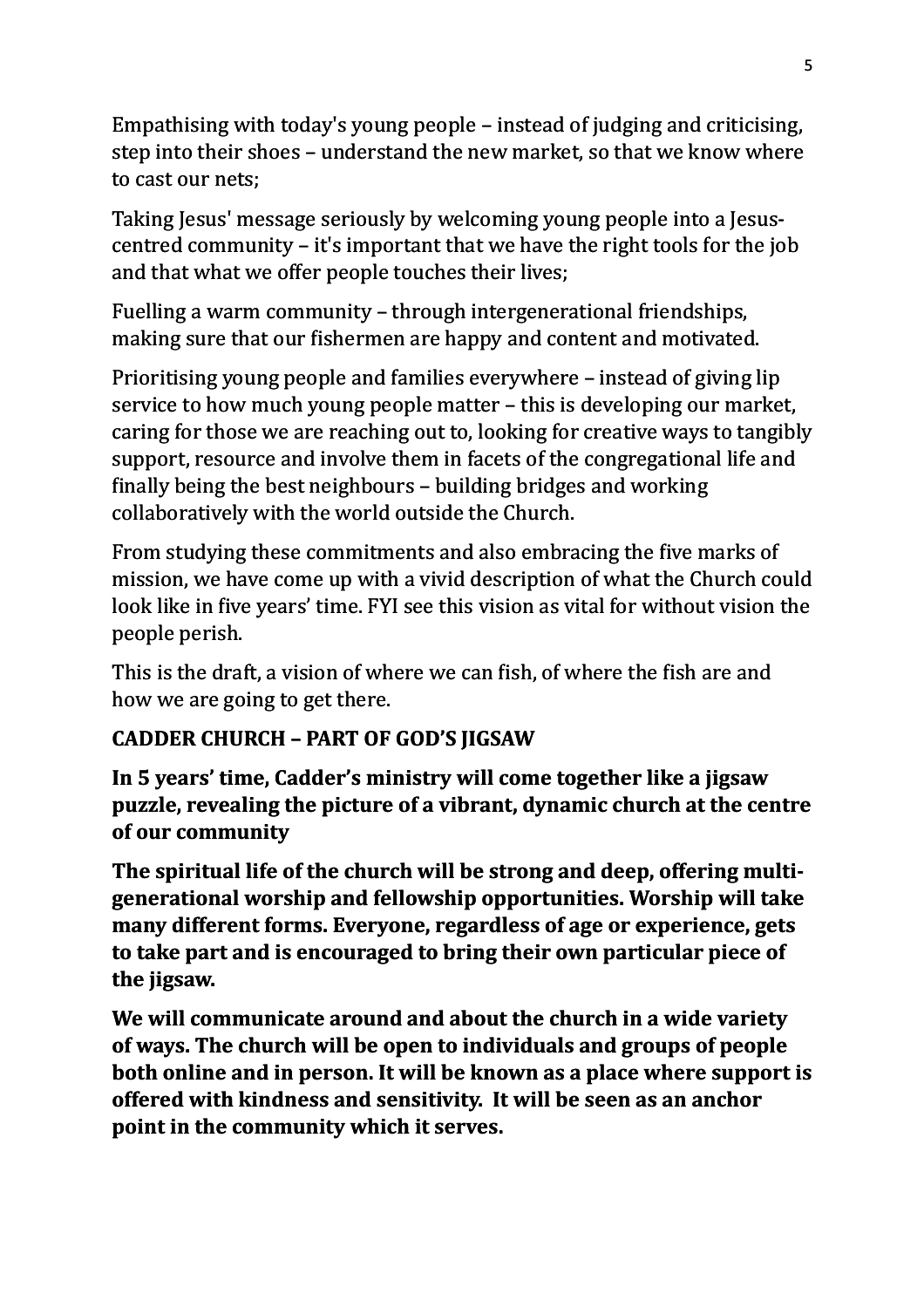The feeling will be that of a family where everyone looks out for **everyone else. Our focus on care and community will make Cadder a place where people feel they belong. The church will radiate love and** acceptance and when people come alongside us they will be seen to add new and vibrant parts to an ever growing *jigsaw*.

**Cadder will be a church which cares about creation. We will actively work to reduce our impact on the planet and will engage with other** likeminded people and organisations to be a catalyst for change in the **community.** It will be a church which is known for being willing to pioneer things which enables change in society. By its actions it will help shape that piece of the jigsaw which is the church's part in social **justice and reform.** 

## In 5 years' time, Cadder will be a church which is Growing. It will be **seen as a lesus-centred community where everyone values each other** and treasures God's Word and World.

But do we do this work alone?

The answer to this question is simply no, for the Church at large is changing. We are being encouraged or instructed to work collaboratively with other churches and to work with a smaller resource of ministers.

We are to be best neighbours and that will mean working closely with our neighbouring churches. The herring boats fished in pairs – sometimes in threes. They were best neighbours for they knew that it was in everyone's interest that they worked closely together. They shared the same vision, simply catching herring to put food on the tables for their families. They looked after each other's needs and they knew if one was struggling, so would the other.

That's the model that we are being encouraged to form, not just a partnership but something even deeper. It's called a Cluster Group. A collaborative, supportive form of doing ministry.

So, over the next two months, there will be much discussion, prayer, listening to each other as the 3 Church of Scotland's in Bishopbriggs talk and pray together about how they will go forward into this ever changing generation, with God's mission.

Yes, we will be working on a shared vision. As this unfolds, I will keep everyone informed how this proceeds. At the moment as with all the congregations in Glasgow Presbytery, we are forming a cluster group of